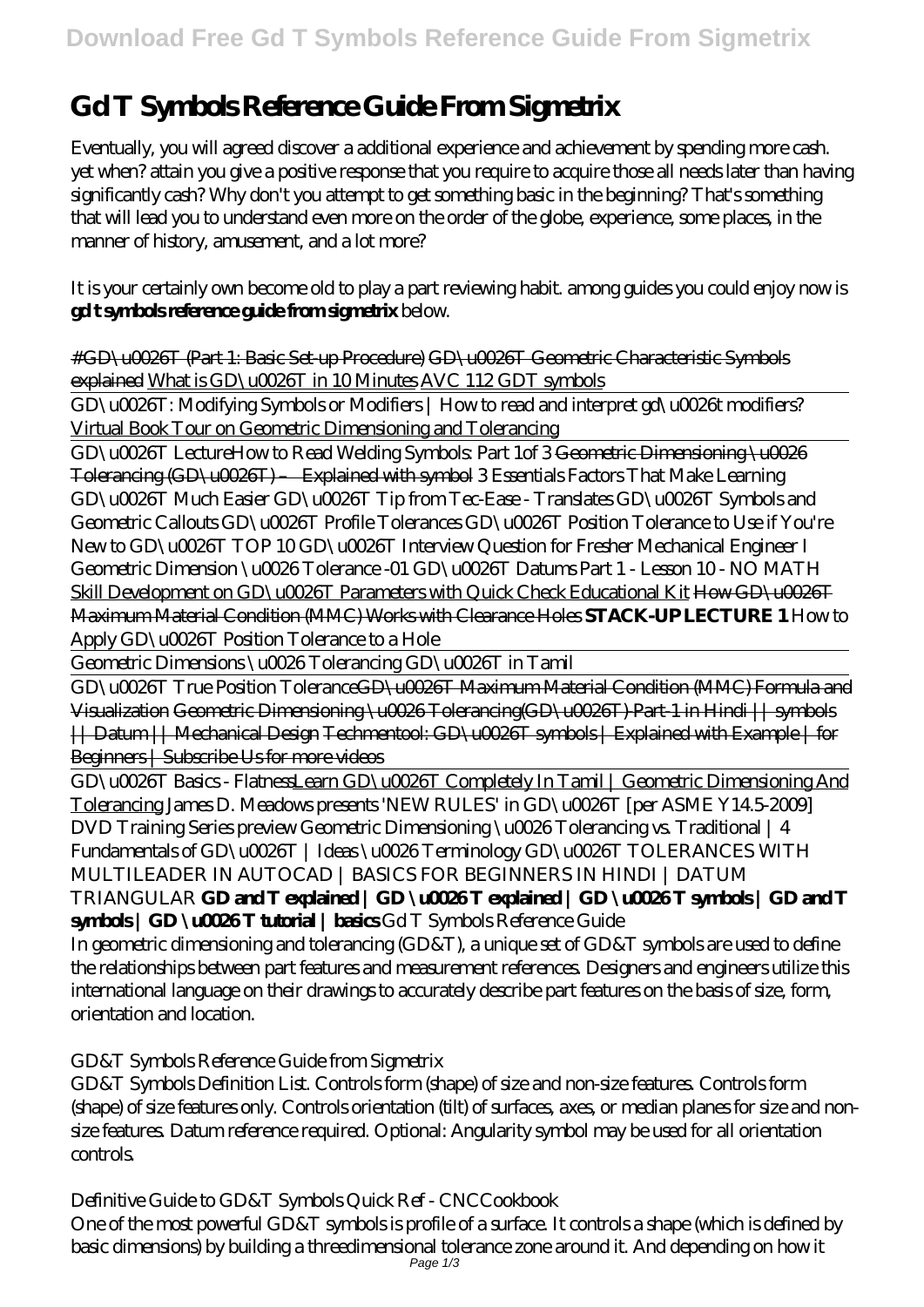## relates to the datums, it can also control orientation and location. M = max. mat'l condition/boundary  $L =$  least mat'  $l$  condition/boundary

## GD&T REFERENCE GUIDE

GD&T Symbols Reference SEE WHAT YOU'RE MISSING Copyright © Sigmetrix, LLC Symbol Meaning Symbol Meaning Ë LMC – Least Material Condition Ê Dimension Origin Ì MMC – Maximum Material Condition Ö Counterbore Ò Tangent Plane Õ Countersink Î Projected Tolerance Zone É Depth Å Free State ¤ All Around Ø Diameter ¯ Between

## GD&T Symbols Reference - Sigmetrix

A cheat sheet type reference for the most common GD&T symbols... A Beginner's Guide to Depth Micrometers. Leave a Comment Cancel reply. Comment. Name Email Website. Save my name, email, and website in this browser for the next time I comment. Search for: Recent Posts.

#### GD&T Symbols Quick Reference - MachinistGuides.com

GD&T Flatness is a common symbol that references how flat a surface is regardless of any other datum's or features. It comes in useful if a feature is to be defined on a drawing that needs to be uniformly flat without tightening any other dimensions on the drawing.

#### GD&T Symbols | GD&T Basics

When it comes to GD&T, there is a lot of information available describing how to apply GD&T to the drawing. In this post, we cover some important rules, basic concepts and GD&T symbols that set you up containing: Datum Reference; Feature Control Frame; Basic Dimension; Maximum and Least Material Condition; GD&T Tolerance Type and Symbols. Datum Reference

GD&T: The Beginner's Guide to Geometric Dimensioning and ...

A GD&T drawing uses standard symbols to describe a part. Figure 1-1 shows a side and end view of a simple part and contains many of the symbols that define the characteristics of a work-piece.

## Fundamentals of GD&T

GD&T, the abbreviation for Geometric Dimensioning and Tolerancing, is a set of standardized symbols and conventions that are used to describe parts in a way that makes it easier for customers, manufacturers, and other supply chain participants to successfully communicate. Parts that are manufactured in a shop must meet specific specifications.

## GD&T Basics 2020 Easy Guide [Geometric Dimension ...

GD&T REFERENCE GUIDE Form controls Pro˜le controls Orientation controls Location controls Runout controls Straightness Flatness Circularity Cylindricity Pro~le of a Line Pro~le of a Surface Parallelism Perpendicularity Angularity Position Concentricity Symmetry Circular Runout Total Runout NAME SYMBOL FOR SURFACE OR F.O.S.? TOLERANCE ZONE SHAPE (see below) CAN USE MMC

## GD&T REFERENCE GUIDE

Geometric dimensioning and tolerancing (GD&T) is a system of symbols used on engineering drawings to communicate information from the designer to the manufacturer through engineering drawings. GD&T tells the manufacturer the degree of accuracy and precision needed for each controlled feature of the part. GD&T is used to define the nominal geometry of parts and assemblies and to define the allowable variation of features.

GD&T Geometric Dimensioning and Tolerancing